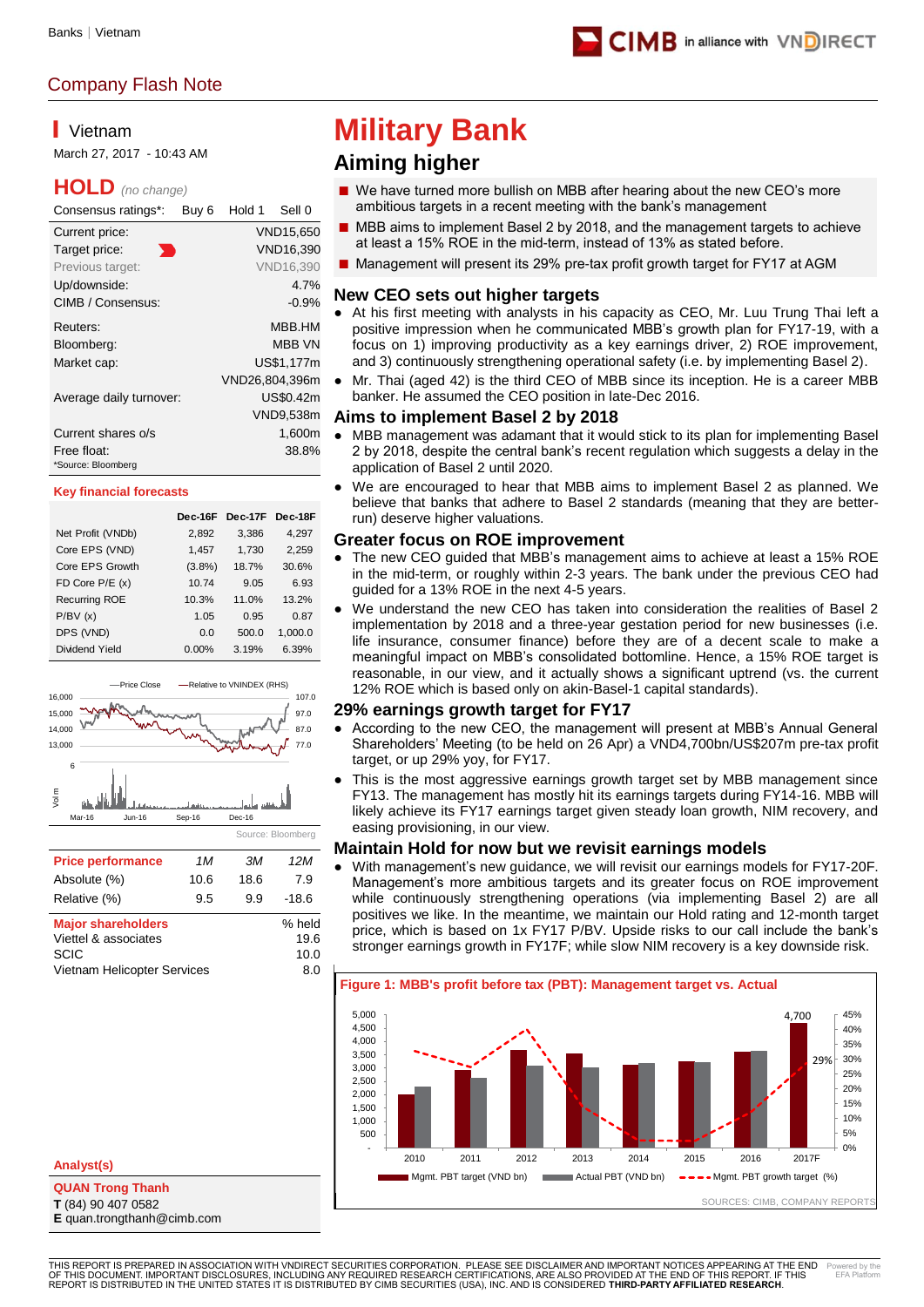

## **BY THE NUMBERS**

| <b>Profit &amp; Loss</b>                 |          |          |          |          |
|------------------------------------------|----------|----------|----------|----------|
| (VNDb)                                   | Dec-15A  | Dec-16F  | Dec-17F  | Dec-18F  |
| Net Interest Income                      | 7,319    | 7.938    | 9.220    | 10.828   |
| Total Non-Interest Income                | 1.453    | 1.497    | 1.595    | 1.757    |
| <b>Operating Revenue</b>                 | 8,772    | 9,435    | 10,814   | 12,585   |
| <b>Total Non-Interest Expenses</b>       | (3, 449) | (3,931)  | (4.479)  | (5,079)  |
| <b>Pre-provision Operating Profit</b>    | 5,323    | 5,504    | 6,336    | 7,506    |
| <b>Total Provision Charges</b>           | (2, 102) | (1,869)  | (2,082)  | (2, 114) |
| <b>Operating Profit After Provisions</b> | 3,221    | 3,635    | 4,253    | 5,392    |
| Pretax Income/(Loss) from Assoc.         | $\Omega$ | $\Omega$ | $\Omega$ | $\Omega$ |
| <b>Operating EBIT (incl Associates)</b>  | 3,221    | 3,635    | 4,253    | 5,392    |
| Non-Operating Income/(Expense)           | $\Omega$ | $\Omega$ | $\Omega$ | 0        |
| Profit Before Tax (pre-El)               | 3,221    | 3,635    | 4,253    | 5,392    |
| <b>Exceptional Items</b>                 | 0        | O        | O        | $\Omega$ |
| <b>Pre-tax Profit</b>                    | 3,221    | 3,635    | 4,253    | 5,392    |
| Taxation                                 | (709)    | (727)    | (851)    | (1,078)  |
| Consolidation Adjustments & Others       |          |          |          |          |
| Exceptional Income - post-tax            | $\Omega$ | $\Omega$ | 0        | 0        |
| <b>Profit After Tax</b>                  | 2,512    | 2.908    | 3,403    | 4,314    |
| Minority Interests                       | (16)     | (16)     | (16)     | (16)     |
| Pref. & Special Div                      | 0        | 0        | 0        | 0        |
| FX And Other Adj.                        | $\Omega$ | $\Omega$ | 0        | $\Omega$ |
| <b>Net Profit</b>                        | 2,496    | 2,892    | 3,386    | 4,297    |
| <b>Recurring Net Profit</b>              | 2,087    | 2,472    | 2.962    | 3,869    |

#### **Balance Sheet Employment**

|                                  | Dec-15A | Dec-16F | Dec-17F | Dec-18F |
|----------------------------------|---------|---------|---------|---------|
| Gross Loans/Cust Deposits        | 66.8%   | 70.1%   | 71.2%   | 72.0%   |
| Avg Loans/Avg Deposits           | 63.6%   | 68.6%   | 70.7%   | 71.6%   |
| Avg Liquid Assets/Avg Assets     | 39.0%   | 37.6%   | 36.2%   | 35.1%   |
| Avg Liquid Assets/Avg IEAs       | 42.8%   | 40.2%   | 38.6%   | 37.4%   |
| Net Cust Loans/Assets            | 54.0%   | 56.6%   | 57.7%   | 58.8%   |
| Net Cust Loans/Broad Deposits    | 63.1%   | 65.6%   | 66.5%   | 67.3%   |
| Equity & Provns/Gross Cust Loans | 20.2%   | 19.8%   | 18.8%   | 17.4%   |
| Asset Risk Weighting             | 80.6%   | 72.7%   | 73.6%   | 74.6%   |
| Provision Charge/Avg Cust Loans  | 1.75%   | 1.25%   | 1.17%   | 0.97%   |
| Provision Charge/Avg Assets      | 0.92%   | 0.71%   | 0.69%   | 0.58%   |
| Total Write Offs/Average Assets  | 1.00%   | 0.79%   | 0.76%   | 0.66%   |



#### **Balance Sheet**

| (VNDb)                                       | Dec-15A  | Dec-16F  | Dec-17F  | Dec-18F  |
|----------------------------------------------|----------|----------|----------|----------|
| <b>Total Gross Loans</b>                     | 150,008  | 178,660  | 214,772  | 254,496  |
| Liquid Assets & Invst. (Current)             | 46,760   | 49,098   | 51.553   | 59,286   |
| Other Int. Earning Assets                    | 8,182    | 8,311    | 9,818    | 11,655   |
| <b>Total Gross Int. Earning Assets</b>       | 204,950  | 236,070  | 276,143  | 325,437  |
| <b>Total Provisions/Loan Loss Reserve</b>    | (1,976)  | (3, 311) | (4, 753) | (5,906)  |
| <b>Total Net Interest Earning Assets</b>     | 202,973  | 232,759  | 271,390  | 319,531  |
| Intangible Assets                            | 1,201    | 1.360    | 1.632    | 1.851    |
| Other Non-Interest Earning Assets            | 15,632   | 15,037   | 17,554   | 20,767   |
| <b>Total Non-Interest Earning Assets</b>     | 16,833   | 16,396   | 19,186   | 22,619   |
| <b>Cash And Marketable Securities</b>        | 1,236    | 2,152    | 3,790    | 4,240    |
| Long-term Investments                        | $\Omega$ | $\Omega$ | $\Omega$ | $^{(1)}$ |
| <b>Total Assets</b>                          | 221,042  | 251,307  | 294,366  | 346,390  |
| <b>Customer Interest-Bearing Liabilities</b> | 181,565  | 207,779  | 245,443  | 291,382  |
| <b>Bank Deposits</b>                         | 7,509    | 9,251    | 10,296   | 11,550   |
| Interest Bearing Liabilities: Others         | 4,180    | 3,460    | 4,325    | 5,406    |
| <b>Total Interest-Bearing Liabilities</b>    | 193,254  | 220,491  | 260,064  | 308,338  |
| Bank's Liabilities Under Acceptances         | $\Omega$ | $\Omega$ | $\Omega$ | Ω        |
| Total Non-Interest Bearing Liabilities       | 4,605    | 5,269    | 6,224    | 7,390    |
| <b>Total Liabilities</b>                     | 197,859  | 225,760  | 266,288  | 315,728  |
| <b>Shareholders' Equity</b>                  | 22,593   | 25,547   | 28,077   | 30,662   |
| Minority Interests                           | 590      | $\Omega$ | $\Omega$ | $\Omega$ |
| <b>Total Equity</b>                          | 23,183   | 25,547   | 28,077   | 30,662   |

#### **Key Ratios**

|                                          | Dec-15A | Dec-16F   | Dec-17F | Dec-18F |
|------------------------------------------|---------|-----------|---------|---------|
| Total Income Growth                      | 5.6%    | 7.6%      | 14.6%   | 16.4%   |
| Operating Profit Growth                  | 2.5%    | 3.4%      | 15.1%   | 18.5%   |
| Pretax Profit Growth                     | 1.5%    | 12.9%     | 17.0%   | 26.8%   |
| Net Interest To Total Income             | 83.4%   | 84.1%     | 85.3%   | 86.0%   |
| Cost Of Funds                            | 3.38%   | 4.80%     | 4.58%   | 4.45%   |
| Return On Interest Earning Assets        | 7.05%   | 8.10%     | 7.90%   | 7.80%   |
| Net Interest Spread                      | 3.67%   | 3.30%     | 3.32%   | 3.35%   |
| Net Interest Margin (Avg Deposits)       | 4.19%   | 4.08%     | 4.07%   | 4.03%   |
| Net Interest Margin (Avg RWA)            | 4.21%   | 4.40%     | 4.62%   | 4.56%   |
| Provisions to Pre Prov. Operating Profit | 39.5%   | 34.0%     | 32.9%   | 28.2%   |
| Interest Return On Average Assets        | 3.47%   | 3.36%     | 3.38%   | 3.38%   |
| <b>Effective Tax Rate</b>                | 22.0%   | 20.0%     | 20.0%   | 20.0%   |
| Net Dividend Payout Ratio                | 23.2%   | <b>NA</b> | 25.3%   | 39.9%   |
| Return On Average Assets                 | 1.18%   | 1.22%     | 1.24%   | 1.34%   |

|                                | Dec-15A  | Dec-16F | Dec-17F | Dec-18F |
|--------------------------------|----------|---------|---------|---------|
| Loan Growth (%)                | 20.7%    | 20.0%   | 20.0%   | 20.0%   |
| Net Interest Margin (%)        | 3.8%     | 3.6%    | 3.6%    | 3.6%    |
| Non Interest Income Growth (%) | $-17.7%$ | 3.0%    | 6.5%    | 10.2%   |
| Cost-income Ratio (%)          | 39.3%    | 41.7%   | 41.4%   | 40.4%   |
| Net NPL Ratio (%)              | 0.2%     | 0.9%    | 0.7%    | 0.6%    |
| Loan Loss Reserve (%)          | 101.4%   | 98.9%   | 118.3%  | 140.8%  |
| GP Ratio (%)                   | 0.7%     | 0.8%    | 0.8%    | 0.8%    |
| Tier 1 Ratio (%)               | 11.8%    | 13.0%   | 12.1%   | 11.0%   |
| Total CAR (%)                  | 12.9%    | 14.1%   | 13.0%   | 11.8%   |
| Deposit Growth (%)             | 8.3%     | 14.4%   | 18.1%   | 18.7%   |
| Loan-deposit Ratio (%)         | 65.7%    | 68.5%   | 69.3%   | 69.9%   |
| Gross NPL Ratio (%)            | 1.6%     | 2.3%    | 2.3%    | 2.0%    |
| Fee Income Growth (%)          | $-42.8%$ | 20.0%   | 12.4%   | 18.0%   |

SOURCE: CIMB RESEARCH, COMPANY DATA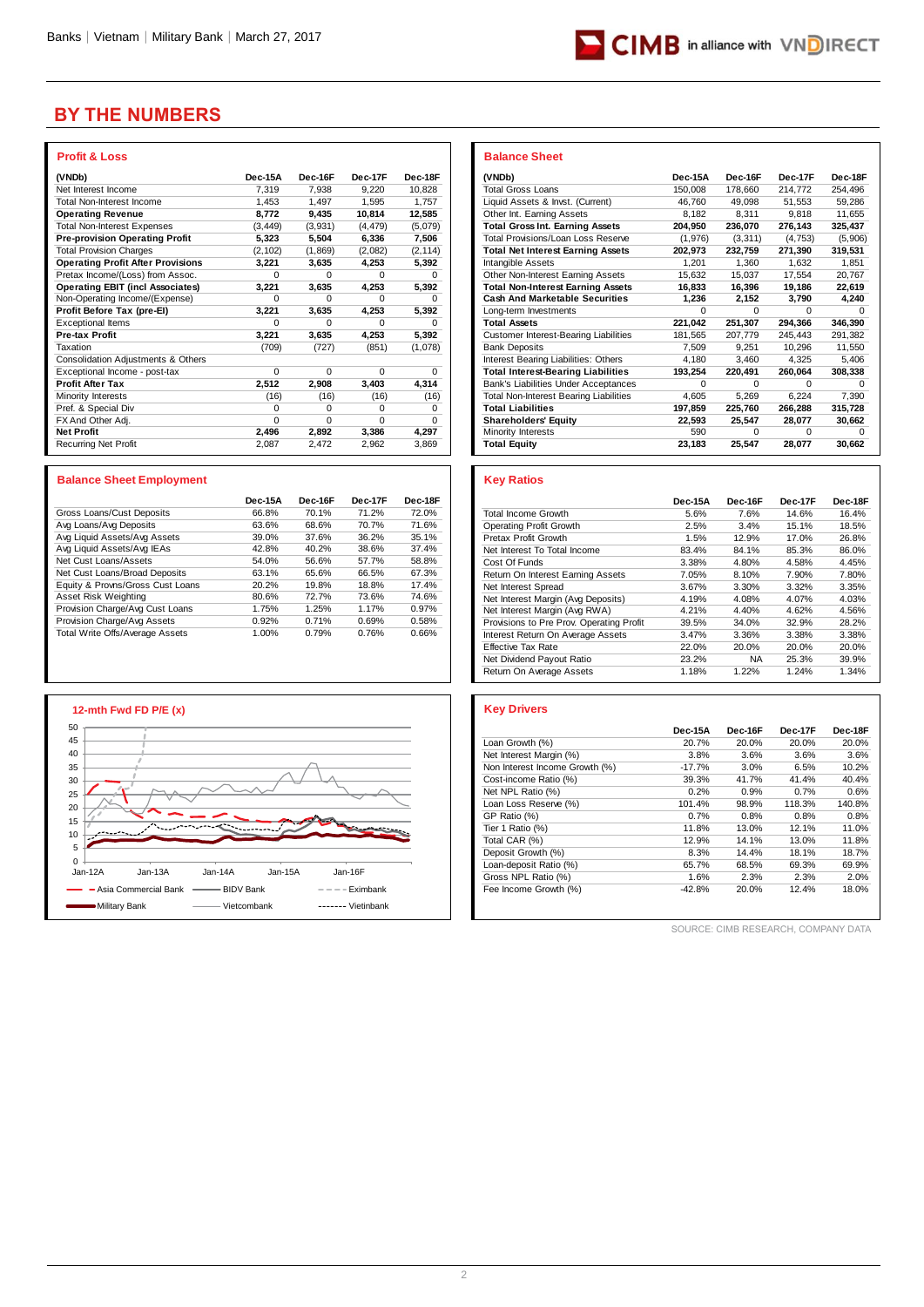

#### **DISCLAIMER** #01

The content of this report (including the views and opinions expressed therein, and the information comprised therein) has been prepared by and belongs to CIMB and is distributed by CIMB.

This report is not directed to, or intended for distribution to or use by, any person or entity who is a citizen or resident of or located in any locality, state, country or other jurisdiction where such distribution, publication, availability or use would be contrary to law or regulation.

By accepting this report, the recipient hereof represents and warrants that he is entitled to receive such report in accordance with the restrictions set forth below and agrees to be bound by the limitations contained herein (including the "Restrictions on Distributions" set out below). Any failure to comply with these limitations may constitute a violation of law. This publication is being supplied to you strictly on the basis that it will remain confidential. No part of this report may be (i) copied, photocopied, duplicated, stored or reproduced in any form by any means or (ii) redistributed or passed on, directly or indirectly, to any other person in whole or in part, for any purpose without the prior written consent of CIMB. The information contained in this research report is prepared from data believed to be correct and reliable at the time of issue of this report. CIMB may or may not issue regular reports on the subject matter of this report at any frequency and may cease to do so or change the periodicity of reports at any time. CIMB is under no obligation to update this report in the event of a material change to the information contained in this report. CIMB has no, and will not accept any, obligation to (i) check or ensure that the contents of this report remain current, reliable or relevant, (ii) ensure that the content of this report constitutes all the information a prospective investor may require, (iii) ensure the adequacy, accuracy, completeness, reliability or fairness of any views, opinions and information, and accordingly, CIMB, or any of their respective affiliates, or its related persons (and their respective directors, associates, connected persons and/or employees) shall not be liable in any manner whatsoever for any consequences (including but not limited to any direct, indirect or consequential losses, loss of profits and damages) of any reliance thereon or usage thereof. In particular, CIMB disclaims all responsibility and liability for the views and opinions set out in this report.

Unless otherwise specified, this report is based upon sources which CIMB considers to be reasonable. Such sources will, unless otherwise specified, for market data, be market data and prices available from the main stock exchange or market where the relevant security is listed, or, where appropriate, any other market. Information on the accounts and business of company(ies) will generally be based on published statements of the company(ies), information disseminated by regulatory information services, other publicly available information and information resulting from our research.

Whilst every effort is made to ensure that statements of facts made in this report are accurate, all estimates, projections, forecasts, expressions of opinion and other subjective judgments contained in this report are based on assumptions considered to be reasonable as of the date of the document in which they are contained and must not be construed as a representation that the matters referred to therein will occur. Past performance is not a reliable indicator of future performance. The value of investments may go down as well as up and those investing may, depending on the investments in question, lose more than the initial investment. No report shall constitute an offer or an invitation by or on behalf of CIMB or its affiliates to any person to buy or sell any investments.

CIMB, its affiliates and related companies, their directors, associates, connected parties and/or employees may own or have positions in securities of the company(ies) covered in this research report or any securities related thereto and may from time to time add to or dispose of, or may be materially interested in, any such securities. Further, CIMB, its affiliates and its related companies do and seek to do business with the company(ies) covered in this research report and may from time to time act as market maker or have assumed an underwriting commitment in securities of such company(ies), may sell them to or buy them from customers on a principal basis and may also perform or seek to perform significant investment banking, advisory, underwriting or placement services for or relating to such company(ies) as well as solicit such investment, advisory or other services from any entity mentioned in this report.

CIMB or its affiliates may enter into an agreement with the company(ies) covered in this report relating to the production of research reports. CIMB may disclose the contents of this report to the company(ies) covered by it and may have amended the contents of this report following such disclosure.

The analyst responsible for the production of this report hereby certifies that the views expressed herein accurately and exclusively reflect his or her personal views and opinions about any and all of the issuers or securities analysed in this report and were prepared independently and autonomously. No part of the compensation of the analyst(s) was, is, or will be directly or indirectly related to the inclusion of specific recommendations(s) or view(s) in this report. CIMB prohibits the analyst(s) who prepared this research report from receiving any compensation, incentive or bonus based on specific investment banking transactions or for providing a specific recommendation for, or view of, a particular company. Information barriers and other arrangements may be established where necessary to prevent conflicts of interests arising. However, the analyst(s) may receive compensation that is based on his/their coverage of company(ies) in the performance of his/their duties or the performance of his/their recommendations and the research personnel involved in the preparation of this report may also participate in the solicitation of the businesses as described above. In reviewing this research report, an investor should be aware that any or all of the foregoing, among other things, may give rise to real or potential conflicts of interest. Additional information is, subject to the duties of confidentiality, available on request.

Reports relating to a specific geographical area are produced by the corresponding CIMB entity as listed in the table below. The term "CIMB" shall denote, where appropriate, the relevant entity distributing or disseminating the report in the particular jurisdiction referenced below, or, in every other case, CIMB Group Holdings Berhad ("**CIMBGH**") and its affiliates, subsidiaries and related companies.

| Country     | <b>CIMB Entity</b>                      | <b>Regulated by</b>                                             |
|-------------|-----------------------------------------|-----------------------------------------------------------------|
| Hong Kong   | <b>CIMB Securities Limited</b>          | Securities and Futures Commission Hong Kong                     |
| India       | CIMB Securities (India) Private Limited | Securities and Exchange Board of India (SEBI)                   |
| Indonesia   | PT CIMB Securities Indonesia            | Financial Services Authority of Indonesia                       |
| Malaysia    | <b>CIMB Investment Bank Berhad</b>      | Securities Commission Malaysia                                  |
| Singapore   | CIMB Research Pte. Ltd.                 | Monetary Authority of Singapore                                 |
| South Korea | CIMB Securities Limited, Korea Branch   | Financial Services Commission and Financial Supervisory Service |
| Taiwan      | CIMB Securities Limited, Taiwan Branch  | <b>Financial Supervisory Commission</b>                         |
| Thailand    | CIMB Securities (Thailand) Co. Ltd.     | Securities and Exchange Commission Thailand                     |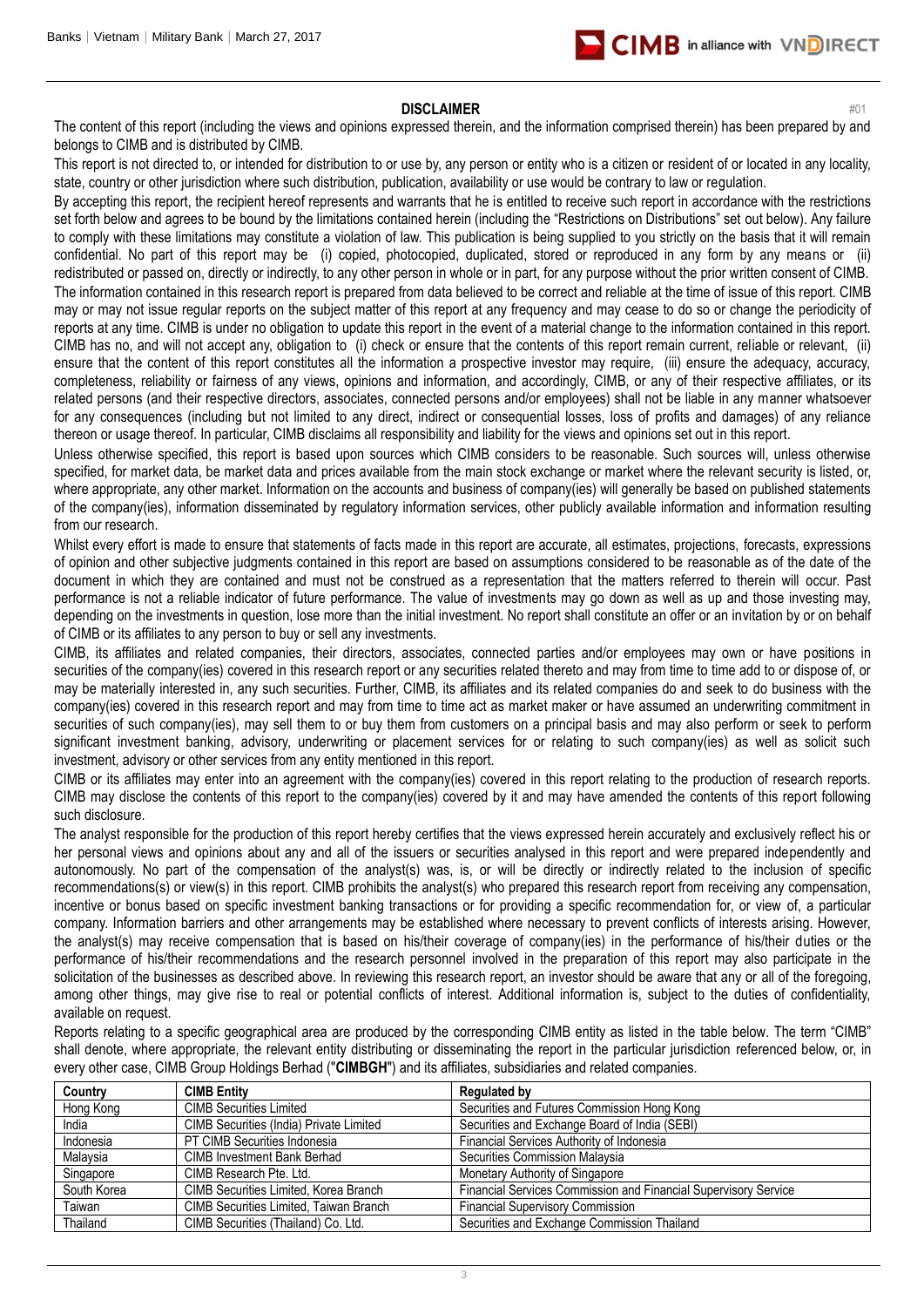

(i) As of March 24, 2017 CIMB has a proprietary position in the securities (which may include but not limited to shares, warrants, call warrants and/or any other derivatives) in the following company or companies covered or recommended in this report:

(a) -

(ii) As of March 27, 2017, the analyst(s) who prepared this report, and the associate(s), has / have an interest in the securities (which may include but not limited to shares, warrants, call warrants and/or any other derivatives) in the following company or companies covered or recommended in this report:

(a) -

This report does not purport to contain all the information that a prospective investor may require. CIMB or any of its affiliates does not make any guarantee, representation or warranty, express or implied, as to the adequacy, accuracy, completeness, reliability or fairness of any such information and opinion contained in this report. Neither CIMB nor any of its affiliates nor its related persons shall be liable in any manner whatsoever for any consequences (including but not limited to any direct, indirect or consequential losses, loss of profits and damages) of any reliance thereon or usage thereof.

This report is general in nature and has been prepared for information purposes only. It is intended for circulation amongst CIMB and its affiliates' clients generally and does not have regard to the specific investment objectives, financial situation and the particular needs of any specific person who may receive this report. The information and opinions in this report are not and should not be construed or considered as an offer, recommendation or solicitation to buy or sell the subject securities, related investments or other financial instruments or any derivative instrument, or any rights pertaining thereto.

Investors are advised to make their own independent evaluation of the information contained in this research report, consider their own individual investment objectives, financial situation and particular needs and consult their own professional and financial advisers as to the legal, business, financial, tax and other aspects before participating in any transaction in respect of the securities of company(ies) covered in this research report. The securities of such company(ies) may not be eligible for sale in all jurisdictions or to all categories of investors.

**Australia:** Despite anything in this report to the contrary, this research is provided in Australia by CIMB Securities (Singapore) Pte. Ltd. and CIMB Securities Limited. This research is only available in Australia to persons who are "wholesale clients" (within the meaning of the Corporations Act 2001 (Cth) and is supplied solely for the use of such wholesale clients and shall not be distributed or passed on to any other person. You represent and warrant that if you are in Australia, you are a "wholesale client". This research is of a general nature only and has been prepared without taking into account the objectives, financial situation or needs of the individual recipient. CIMB Securities (Singapore) Pte. Ltd. and CIMB Securities Limited do not hold, and are not required to hold an Australian financial services licence. CIMB Securities (Singapore) Pte. Ltd. and CIMB Securities Limited rely on "passporting" exemptions for entities appropriately licensed by the Monetary Authority of Singapore (under ASIC Class Order 03/1102) and the Securities and Futures Commission in Hong Kong (under ASIC Class Order 03/1103).

**Canada:** This research report has not been prepared in accordance with the disclosure requirements of Dealer Member Rule 3400 – Research Restrictions and Disclosure Requirements of the Investment Industry Regulatory Organization of Canada. For any research report distributed by CIBC, further disclosures related to CIBC conflicts of interest can be found at https://researchcentral.cibcwm.com .

**China:** For the purpose of this report, the People's Republic of China ("PRC") does not include the Hong Kong Special Administrative Region, the Macau Special Administrative Region or Taiwan. The distributor of this report has not been approved or licensed by the China Securities Regulatory Commission or any other relevant regulatory authority or governmental agency in the PRC. This report contains only marketing information. The distribution of this report is not an offer to buy or sell to any person within or outside PRC or a solicitation to any person within or outside of PRC to buy or sell any instruments described herein. This report is being issued outside the PRC to a limited number of institutional investors and may not be provided to any person other than the original recipient and may not be reproduced or used for any other purpose.

France: Only qualified investors within the meaning of French law shall have access to this report. This report shall not be considered as an offer to subscribe to, or used in connection with, any offer for subscription or sale or marketing or direct or indirect distribution of financial instruments and it is not intended as a solicitation for the purchase of any financial instrument.

**Germany:** This report is only directed at persons who are professional investors as defined in sec 31a(2) of the German Securities Trading Act (WpHG). This publication constitutes research of a non-binding nature on the market situation and the investment instruments cited here at the time of the publication of the information.

The current prices/yields in this issue are based upon closing prices from Bloomberg as of the day preceding publication. Please note that neither the German Federal Financial Supervisory Agency (BaFin), nor any other supervisory authority exercises any control over the content of this report.

**Hong Kong:** This report is issued and distributed in Hong Kong by CIMB Securities Limited ("CHK") which is licensed in Hong Kong by the Securities and Futures Commission for Type 1 (dealing in securities), Type 4 (advising on securities) and Type 6 (advising on corporate finance) activities. Any investors wishing to purchase or otherwise deal in the securities covered in this report should contact the Head of Sales at CIMB Securities Limited. The views and opinions in this research report are our own as of the date hereof and are subject to change. If the Financial Services and Markets Act of the United Kingdom or the rules of the Financial Conduct Authority apply to a recipient, our obligations owed to such recipient therein are unaffected. CHK has no obligation to update its opinion or the information in this research report.

This publication is strictly confidential and is for private circulation only to clients of CHK.

CIMB Securities Limited does not make a market on other securities mentioned in the report.

**India:** This report is issued and distributed in India by CIMB Securities (India) Private Limited ("CIMB India") which is registered with the National Stock Exchange of India Limited and BSE Limited as a trading and clearing member under the Securities and Exchange Board of India (Stock Brokers and Sub-Brokers) Regulations, 1992. In accordance with the provisions of Regulation 4(g) of the Securities and Exchange Board of India (Investment Advisers) Regulations, 2013, CIMB India is not required to seek registration with the Securities and Exchange Board of India ("SEBI") as an Investment Adviser. CIMB India is registered with SEBI as a Research Analyst pursuant to the SEBI (Research Analysts) Regulations, 2014 ("Regulations").

This report does not take into account the particular investment objectives, financial situations, or needs of the recipients. It is not intended for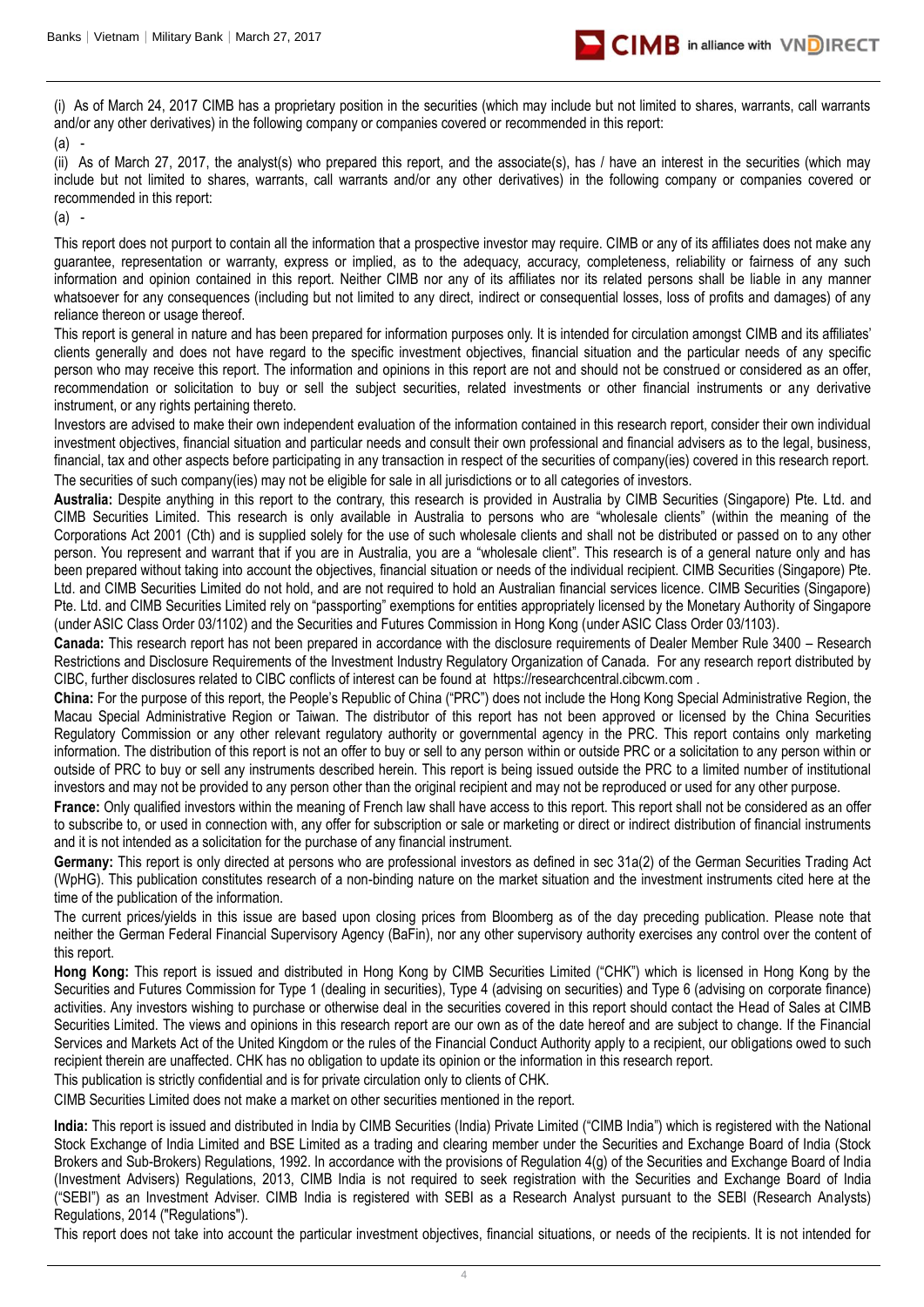

and does not deal with prohibitions on investment due to law/jurisdiction issues etc. which may exist for certain persons/entities. Recipients should rely on their own investigations and take their own professional advice before investment.

The report is not a "prospectus" as defined under Indian Law, including the Companies Act, 2013, and is not, and shall not be, approved by, or filed or registered with, any Indian regulator, including any Registrar of Companies in India, SEBI, any Indian stock exchange, or the Reserve Bank of India. No offer, or invitation to offer, or solicitation of subscription with respect to any such securities listed or proposed to be listed in India is being made, or intended to be made, to the public, or to any member or section of the public in India, through or pursuant to this report.

The research analysts, strategists or economists principally responsible for the preparation of this research report are segregated from the other activities of CIMB India and they have received compensation based upon various factors, including quality, accuracy and value of research, firm profitability or revenues, client feedback and competitive factors. Research analysts', strategists' or economists' compensation is not linked to investment banking or capital markets transactions performed or proposed to be performed by CIMB India or its affiliates.

CIMB Securities (India) Pte Ltd has not received any investment banking related compensation from the companies mentioned in the report in the past 12 months.

CIMB Securities (India) Pte Ltd has not received any compensation from the companies mentioned in the report in the past 12 months.

**Indonesia:** This report is issued and distributed by PT CIMB Securities Indonesia ("CIMBI"). The views and opinions in this research report are our own as of the date hereof and are subject to change. If the Financial Services and Markets Act of the United Kingdom or the rules of the Financial Conduct Authority apply to a recipient, our obligations owed to such recipient therein are unaffected. CIMBI has no obligation to update its opinion or the information in this research report. Neither this report nor any copy hereof may be distributed in Indonesia or to any Indonesian citizens wherever they are domiciled or to Indonesian residents except in compliance with applicable Indonesian capital market laws and regulations.

This research report is not an offer of securities in Indonesia. The securities referred to in this research report have not been registered with the Financial Services Authority (Otoritas Jasa Keuangan) pursuant to relevant capital market laws and regulations, and may not be offered or sold within the territory of the Republic of Indonesia or to Indonesian citizens through a public offering or in circumstances which constitute an offer within the meaning of the Indonesian capital market law and regulations.

**Ireland:** CIMB is not an investment firm authorised in the Republic of Ireland and no part of this document should be construed as CIMB acting as, or otherwise claiming or representing to be, an investment firm authorised in the Republic of Ireland.

**Malaysia:** This report is issued and distributed by CIMB Investment Bank Berhad ("CIMB") solely for the benefit of and for the exclusive use of our clients. If the Financial Services and Markets Act of the United Kingdom or the rules of the Financial Conduct Authority apply to a recipient, our obligations owed to such recipient therein are unaffected. CIMB has no obligation to update, revise or reaffirm its opinion or the information in this research reports after the date of this report.

**New Zealand:** In New Zealand, this report is for distribution only to persons who are wholesale clients pursuant to section 5C of the Financial Advisers Act 2008.

**Singapore:** This report is issued and distributed by CIMB Research Pte Ltd ("CIMBR"). CIMBR is a financial adviser licensed under the Financial Advisers Act, Cap 110 ("FAA") for advising on investment products, by issuing or promulgating research analyses or research reports, whether in electronic, print or other form. Accordingly CIMBR is a subject to the applicable rules under the FAA unless it is able to avail itself to any prescribed exemptions.

Recipients of this report are to contact CIMB Research Pte Ltd, 50 Raffles Place, #19-00 Singapore Land Tower, Singapore in respect of any matters arising from, or in connection with this report. CIMBR has no obligation to update its opinion or the information in this research report. This publication is strictly confidential and is for private circulation only. If you have not been sent this report by CIMBR directly, you may not rely, use or disclose to anyone else this report or its contents.

If the recipient of this research report is not an accredited investor, expert investor or institutional investor, CIMBR accepts legal responsibility for the contents of the report without any disclaimer limiting or otherwise curtailing such legal responsibility. If the recipient is an accredited investor, expert investor or institutional investor, the recipient is deemed to acknowledge that CIMBR is exempt from certain requirements under the FAA and its attendant regulations, and as such, is exempt from complying with the following :

(a) Section 25 of the FAA (obligation to disclose product information);

(b) Section 27 (duty not to make recommendation with respect to any investment product without having a reasonable basis where you may be reasonably expected to rely on the recommendation) of the FAA;

- (c) MAS Notice on Information to Clients and Product Information Disclosure [Notice No. FAA-N03];
- (d) MAS Notice on Recommendation on Investment Products [Notice No. FAA-N16];

(e) Section 36 (obligation on disclosure of interest in securities), and

(f) any other laws, regulations, notices, directive, guidelines, circulars and practice notes which are relates to the above, to the extent permitted by applicable laws, as may be amended from time to time, and any other laws, regulations, notices, directive, guidelines, circulars, and practice notes as we may notify you from time to time. In addition, the recipient who is an accredited investor, expert investor or institutional investor acknowledges that a CIMBR is exempt from Section 27 of the FAA, the recipient will also not be able to file a civil claim against CIMBR for any loss or damage arising from the recipient's reliance on any recommendation made by CIMBR which would otherwise be a right that is available to the recipient under Section 27 of the FAA, the recipient will also not be able to file a civil claim against CIMBR for any loss or damage arising from the recipient's reliance on any recommendation made by CIMBR which would otherwise be a right that is available to the recipient under Section 27 of the FAA.

CIMB Research Pte Ltd ("CIMBR"), its affiliates and related companies, their directors, associates, connected parties and/or employees may own or have positions in securities of the company(ies) covered in this research report or any securities related thereto and may from time to time add to or dispose of, or may be materially interested in, any such securities. Further, CIMBR, its affiliates and its related companies do and seek to do business with the company(ies) covered in this research report and may from time to time act as market maker or have assumed an underwriting commitment in securities of such company(ies), may sell them to or buy them from customers on a principal basis and may also perform or seek to perform significant investment banking, advisory, underwriting or placement services for or relating to such company(ies) as well as solicit such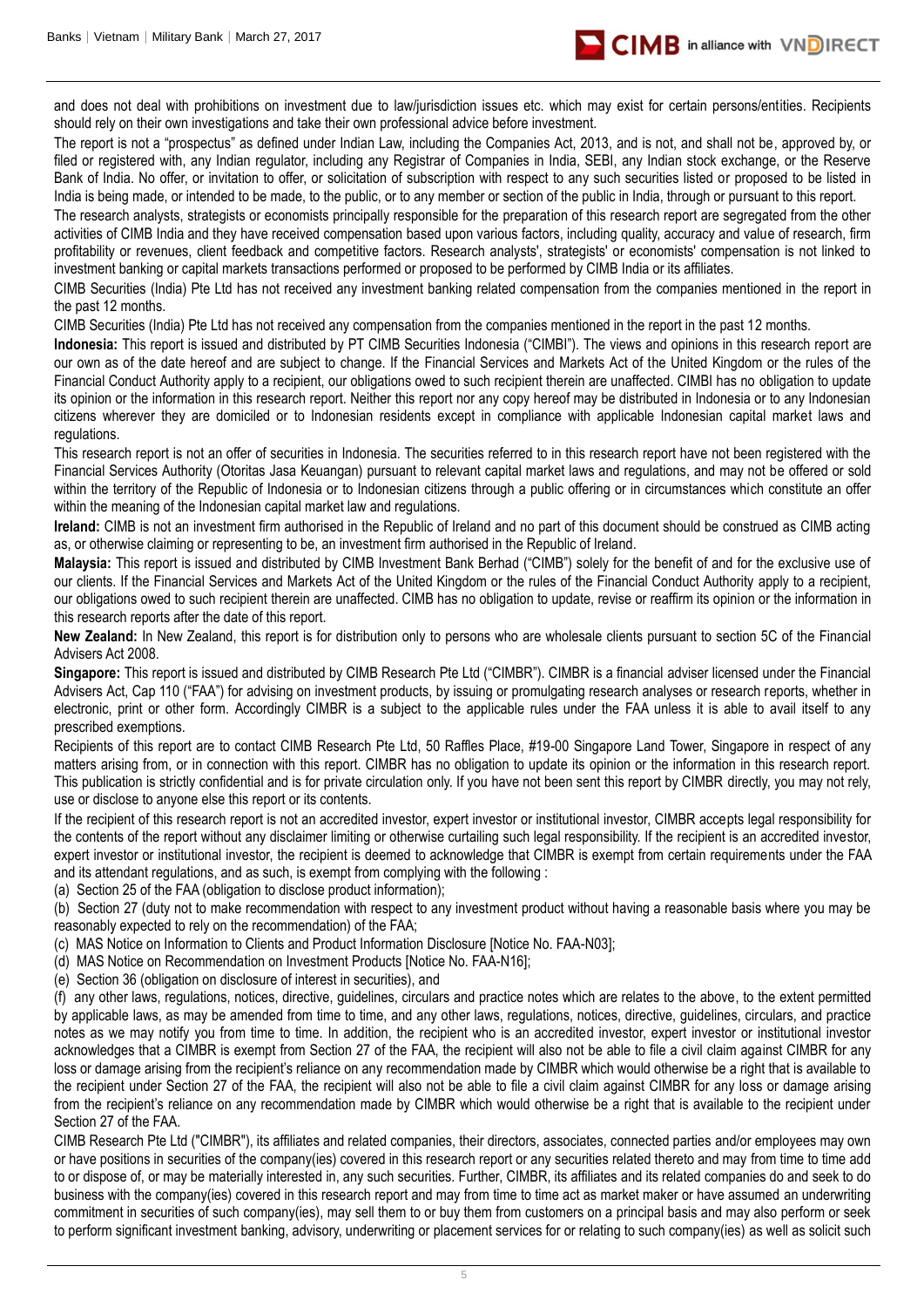

investment, advisory or other services from any entity mentioned in this report.

As of March 24, 2017, CIMBR does not have a proprietary position in the recommended securities in this report.

CIMB Research Pte Ltd does not make a market on the securities mentioned in the report.

CIMB Securities Singapore Pte Ltd does not make a market on the securities mentioned in the report.

CIMB Bank Berhad, Singapore branch does not make a market on the securities mentioned in the report.

**South Korea:** This report is issued and distributed in South Korea by CIMB Securities Limited, Korea Branch ("CIMB Korea") which is licensed as a cash equity broker, and regulated by the Financial Services Commission and Financial Supervisory Service of Korea. In South Korea, this report is for distribution only to professional investors under Article 9(5) of the Financial Investment Services and Capital Market Act of Korea ("FSCMA").

**Spain:** This document is a research report and it is addressed to institutional investors only. The research report is of a general nature and not personalised and does not constitute investment advice so, as the case may be, the recipient must seek proper advice before adopting any investment decision. This document does not constitute a public offering of securities.

CIMB is not registered with the Spanish Comision Nacional del Mercado de Valores to provide investment services.

**Sweden:** This report contains only marketing information and has not been approved by the Swedish Financial Supervisory Authority. The distribution of this report is not an offer to sell to any person in Sweden or a solicitation to any person in Sweden to buy any instruments described herein and may not be forwarded to the public in Sweden.

Switzerland: This report has not been prepared in accordance with the recognized self-regulatory minimal standards for research reports of banks issued by the Swiss Bankers' Association (Directives on the Independence of Financial Research).

Taiwan: This research report is not an offer or marketing of foreign securities in Taiwan. The securities as referred to in this research report have not been and will not be registered with the Financial Supervisory Commission of the Republic of China pursuant to relevant securities laws and regulations and may not be offered or sold within the Republic of China through a public offering or in circumstances which constitutes an offer or a placement within the meaning of the Securities and Exchange Law of the Republic of China that requires a registration or approval of the Financial Supervisory Commission of the Republic of China.

**Thailand:** This report is issued and distributed by CIMB Securities (Thailand) Company Limited ("CIMBS") based upon sources believed to be reliable (but their accuracy, completeness or correctness is not guaranteed). The statements or expressions of opinion herein were arrived at after due and careful consideration for use as information for investment. Such opinions are subject to change without notice and CIMBS has no obligation to update its opinion or the information in this research report.

If the Financial Services and Markets Act of the United Kingdom or the rules of the Financial Conduct Authority apply to a recipient, our obligations owed to such recipient are unaffected.

CIMB Securities (Thailand) Co., Ltd. may act or acts as Market Maker, and issuer and offerer of Derivative Warrants and Structured Note which may have the following securities as its underlying securities. Investors should carefully read and study the details of the derivative warrants in the prospectus before making investment decisions.

AAV, ADVANC, AMATA, AOT, AP, BA, BANPU, BBL, BCH, BCP, BDMS, BEAUTY, BEC, BEM, BH, BIG, BLA, BLAND, BTS, CBG, CENTEL, CHG, CK, CKP, COM7, CPALL, CPF, CPN, DELTA, DTAC, EGCO, EPG, GLOBAL, GLOW, GPSC, GUNKUL, HANA, HMPRO, ICHI, IFEC, INTUCH, IRPC, ITD, IVL, KAMART, KBANK, KCE, KKP, KTB, KTC, LH, LHBANK, LPN, MAJOR, MINT, MTLS, PLANB, PSH, PTG, PTT, PTTEP, PTTGC, QH, ROBINS, RS, S, SAMART, SAWAD, SCB, SCC, SCN, SGP, SIRI, SPALI, SPCG, SPRC, STEC, STPI, SUPER, TASCO, TCAP, THAI, THANI, THCOM, TISCO, TKN, TMB, TOP, TPIPL, TRUE, TTA, TTCL, TTW, TU, TVO, UNIQ, VGI, VIBHA, VNG, WHA.

## **Corporate Governance Report:**

The disclosure of the survey result of the Thai Institute of Directors Association ("IOD") regarding corporate governance is made pursuant to the policy of the Office of the Securities and Exchange Commission. The survey of the IOD is based on the information of a company listed on the Stock Exchange of Thailand and the Market for Alternative Investment disclosed to the public and able to be accessed by a general public investor. The result, therefore, is from the perspective of a third party. It is not an evaluation of operation and is not based on inside information.

The survey result is as of the date appearing in the Corporate Governance Report of Thai Listed Companies. As a result, the survey result may be changed after that date. CIMBS does not confirm nor certify the accuracy of such survey result.

| – Scor i<br>----<br><b>FINDE.</b> | 100<br>o٥<br>. .<br>JU | 80<br><b>RQ</b><br>v | $\rightarrow$<br>$\sim$<br>. . | - 1<br>וח ו<br>レヘハ<br>belu<br>v<br>$\cdot$ | ≺esult<br><b>INAV</b><br>N0 |
|-----------------------------------|------------------------|----------------------|--------------------------------|--------------------------------------------|-----------------------------|
| <br>$-$ - $ -$<br>ription:        | xcellent               | oodذ<br>Ver l        | Good                           | N/A                                        |                             |

**United Arab Emirates:** The distributor of this report has not been approved or licensed by the UAE Central Bank or any other relevant licensing authorities or governmental agencies in the United Arab Emirates. This report is strictly private and confidential and has not been reviewed by, deposited or registered with UAE Central Bank or any other licensing authority or governmental agencies in the United Arab Emirates. This report is being issued outside the United Arab Emirates to a limited number of institutional investors and must not be provided to any person other than the original recipient and may not be reproduced or used for any other purpose. Further, the information contained in this report is not intended to lead to the sale of investments under any subscription agreement or the conclusion of any other contract of whatsoever nature within the territory of the United Arab Emirates.

**United Kingdom:** In the United Kingdom and European Economic Area, this report is being disseminated by CIMB Securities (UK) Limited ("CIMB UK"). CIMB UK is authorized and regulated by the Financial Conduct Authority and its registered office is at 27 Knightsbridge, London, SW1X7YB. Unless specified to the contrary, this report has been issued and approved for distribution in the U.K. and the EEA by CIMB UK. Investment research issued by CIMB UK has been prepared in accordance with CIMB Group's policies for managing conflicts of interest arising as a result of publication and distribution of investment research. This report is for distribution only to, and is solely directed at, selected persons on the basis that those persons: (a) are eligible counterparties and professional clients of CIMB UK; (b) have professional experience in matters relating to investments falling within Article 19(5) of the Financial Services and Markets Act 2000 (Financial Promotion) Order 2005 (as amended, the "Order"), (c) fall within Article 49(2)(a) to (d) ("high net worth companies, unincorporated associations etc") of the Order; (d) are outside the United Kingdom subject to relevant regulation in each jurisdiction, or (e) are persons to whom an invitation or inducement to engage in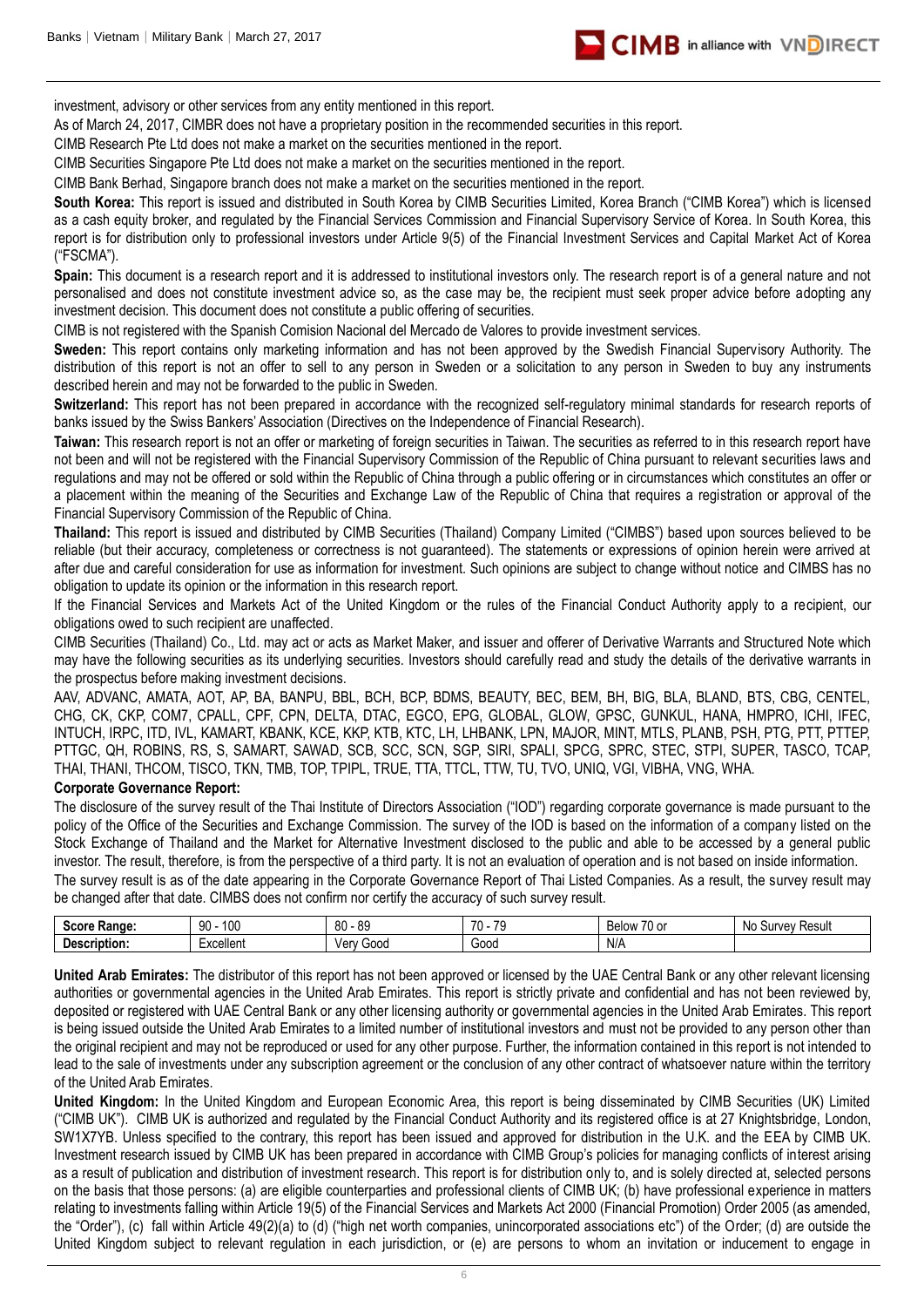

investment activity (within the meaning of section 21 of the Financial Services and Markets Act 2000) in connection with any investments to which this report relates may otherwise lawfully be communicated or caused to be communicated (all such persons together being referred to as "relevant persons"). This report is directed only at relevant persons and must not be acted on or relied on by persons who are not relevant persons. Any investment or investment activity to which this report relates is available only to relevant persons and will be engaged in only with relevant persons.

Where this report is labelled as non-independent, it does not provide an impartial or objective assessment of the subject matter and does not constitute independent "investment research" under the applicable rules of the Financial Conduct Authority in the UK. Consequently, any such non-independent report will not have been prepared in accordance with legal requirements designed to promote the independence of investment research and will not subject to any prohibition on dealing ahead of the dissemination of investment research. Any such non-independent report must be considered as a marketing communication.

**United States:** This research report is distributed in the United States of America by CIMB Securities (USA) Inc, a U.S. registered broker-dealer and a related company of CIMB Research Pte Ltd, CIMB Investment Bank Berhad, PT CIMB Securities Indonesia, CIMB Securities (Thailand) Co. Ltd, CIMB Securities Limited, CIMB Securities (India) Private Limited, and is distributed solely to persons who qualify as "U.S. Institutional Investors" as defined in Rule 15a-6 under the Securities and Exchange Act of 1934. This communication is only for Institutional Investors whose ordinary business activities involve investing in shares, bonds, and associated securities and/or derivative securities and who have professional experience in such investments. Any person who is not a U.S. Institutional Investor or Major Institutional Investor must not rely on this communication. The delivery of this research report to any person in the United States of America is not a recommendation to effect any transactions in the securities discussed herein, or an endorsement of any opinion expressed herein. CIMB Securities (USA) Inc, is a FINRA/SIPC member and takes responsibility for the content of this report. For further information or to place an order in any of the above-mentioned securities please contact a registered representative of CIMB Securities (USA) Inc.

CIMB Securities (USA) Inc does not make a market on other securities mentioned in the report.

Neither CIMB Securities (USA) Inc., nor its affiliates have managed or co-managed a public offering of any of the securities mentioned in the past 12 months.

Neither CIMB Securities (USA) Inc., nor its affiliates have received compensation for investment banking services from any of the company mentioned in the past 12 months.

Neither CIMB Securities (USA) Inc., nor its affiliates expects to receive or intends to seek compensation for investment banking services from any of the company mentioned within the next 3 months.

**Other jurisdictions:** In any other jurisdictions, except if otherwise restricted by laws or regulations, this report is only for distribution to professional, institutional or sophisticated investors as defined in the laws and regulations of such jurisdictions.

| Distribution of stock ratings and investment banking clients for quarter ended on 31 December 2016 |                         |                                |  |  |
|----------------------------------------------------------------------------------------------------|-------------------------|--------------------------------|--|--|
| 1626 companies under coverage for quarter ended on 31 December 2016                                |                         |                                |  |  |
|                                                                                                    | Rating Distribution (%) | Investment Banking clients (%) |  |  |
| Add                                                                                                | 58.4%                   | 5.4%                           |  |  |
| Hold                                                                                               | 29.6%                   | 1.4%                           |  |  |
| Reduce                                                                                             | 11.6%                   | 0.4%                           |  |  |

**Spitzer Chart for stock being researched ( 2 year data )** 



**Corporate Governance Report of Thai Listed Companies (CGR). CG Rating by the Thai Institute of Directors Association (Thai IOD) in 2016, Anti-Corruption 2016.**

**AAV** – Very Good, n/a, **ADVANC** – Very Good, Certified, **AEONTS** – Good, n/a, **AMATA** – Excellent, Declared, **ANAN** – Very Good, Declared, **AOT** – Excellent, Declared, **AP** – Very Good, Declared, **ASK** – Very Good, Declared, **ASP** – Very Good, Certified, **BANPU** – Very Good, Certified, **BAY** – Excellent, Certified, **BBL** – Very Good, Certified, **BCH** – not available, Declared, **BCP** - Excellent, Certified, **BEM** – Very Good, n/a, **BDMS** – Very Good, n/a, **BEAUTY** – Good, Declared, **BEC** - Good, n/a, **BH** - Good, Declared, **BIGC** - Excellent, Declared, **BJC** – Good, n/a, **BLA** – Very Good, Certified, **BPP** – not available, n/a, **BTS** - Excellent, Certified, **CBG** – Good, n/a, **CCET** – not available, n/a, **CENTEL** – Very Good, Certified, **CHG** – Very Good, n/a, **CK** – Excellent, n/a, **COL** – Very Good, Declared, **CPALL** – not available, Declared, **CPF** – Excellent, Declared, **CPN** - Excellent, Certified, **DELTA** - Excellent, Declared, **DEMCO** – Excellent, Certified, **DTAC** – Excellent, Certified, **EA** – Very Good, Declared, **ECL** – Good, Certified, **EGCO** - Excellent, Certified, **EPG** – Good, n/a, **GFPT** - Excellent, Declared, **GLOBAL** – Very